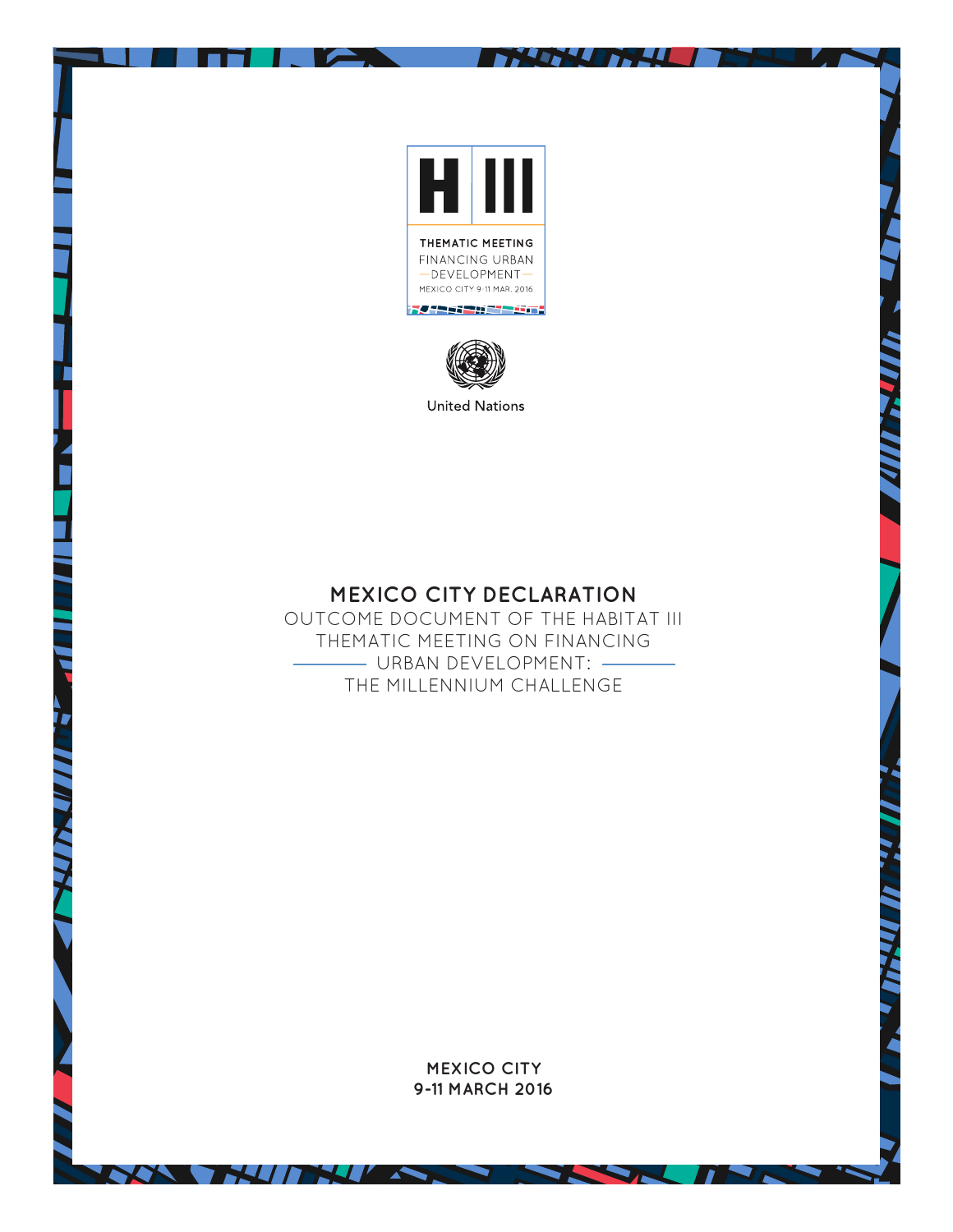

#### © 2017 United Nations

The New Urban Agenda was adopted at the United Nations Conference on Housing and Sustainable Urban Development (Habitat III) in Quito, Ecuador, on 20 October 2016. It was endorsed by the United Nations General Assembly at its sixty-eighth plenary meeting of the seventy-first session on 23 December 2016.

Several official regional and thematic high-level meetings involving a wide range of participants debated priorities for the New Urban Agenda and policy recommendations in the form of a final participants' declaration from September 2015 to April 2016. The final declarations from regional and thematic meetings were considered official inputs to the Habitat III process.

The Habitat III Secretariat expresses its deep appreciation to the Government of the Federal District of Mexico that provided financial support to the organization of the thematic meeting.

This is a United Nations publication issued by the Habitat III Secretariat based on the Conference official document. Photocopies and reproductions of excerpts are allowed with proper credits. If any questions arise related to the accuracy of information contained in this publication, please refer to the official document, A/CONF.226/PC.3/9, Outcome document of the Habitat III thematic meeting on financing urban development.

An electronic version of this publication, as well as other documents from the Habitat III preparatory process and the Conference itself, are available for download from the Habitat III website at www.habitat3.org.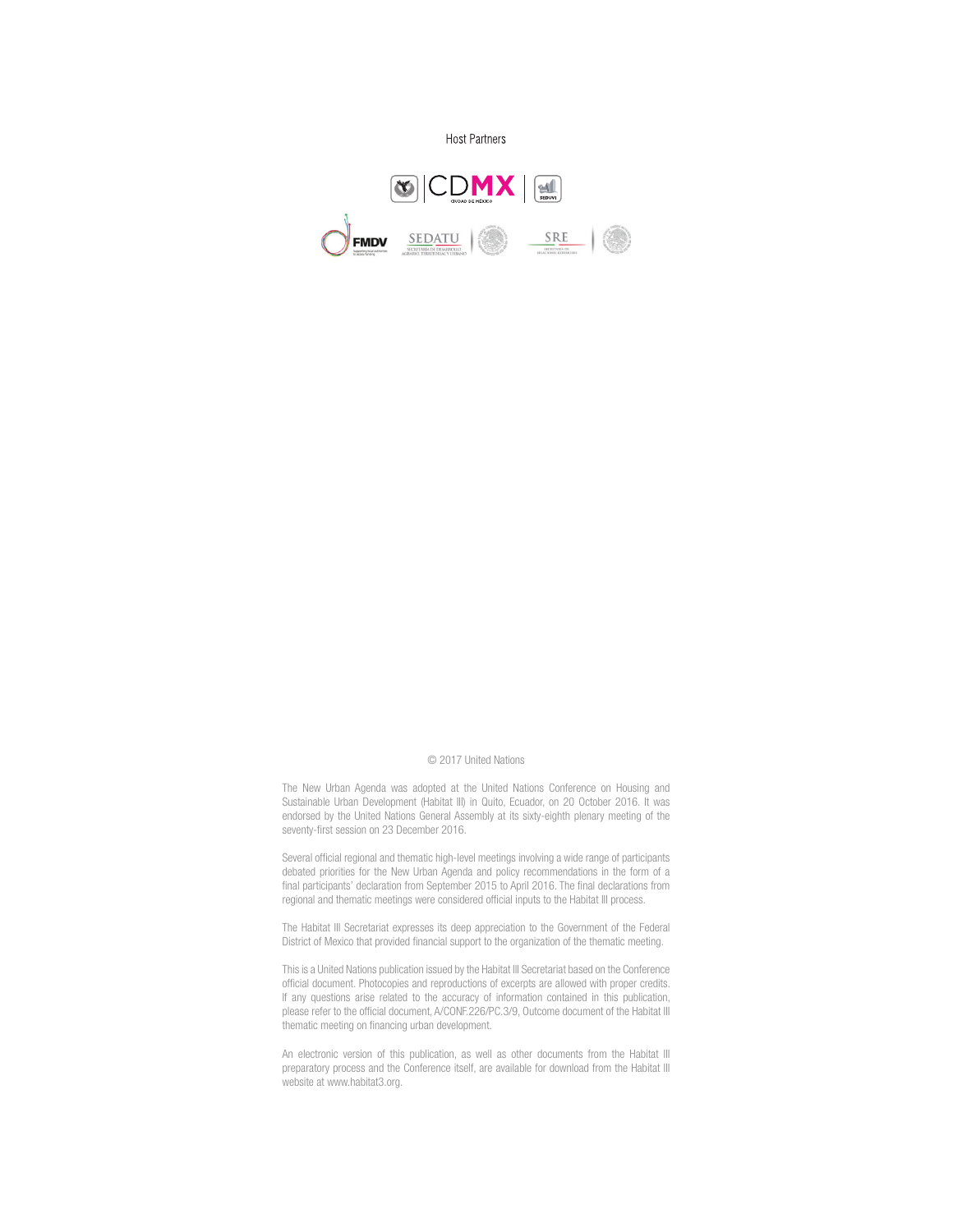

# **OUTCOME DOCUMENT OF THE HABITAT III THEMATIC MEETING ON FINANCING URBAN DEVELOPMENT: THE MILLENNIUM CHALLENGE**

### CONTEXT

1. With 66 per cent of the world's population expected to live in cities by 2050, how will the world pay for the increasing demand for good quality urban services? In most developed countries, local governments have been the main contributors in terms of public investment for local infrastructure. In developing and the least developed countries, the fast-paced urbanization process has led to an increasing demand for basic services that most often is not matched by adequate financing.

2. We have not yet grasped the implications of this urban future. The future of humanity may depend on the implementation of the Paris Agreement under the United Nations Framework Convention on Climate Change. The well-being of the world's population requires the transformational development envisioned in the Sustainable Development Goals. The financing for development agenda promotes the blending of public and private finance to realize these global goals. Yet increasingly towns and cities are the entities that will deliver this future. Central government agencies alone will not be able to secure the investment necessary for the green cities that we need across the world. Therefore, there is a new imperative for partnerships between levels of government and a new urban agenda. Business as usual will not provide towns and cities with the finance they need. Localizing finance for inclusive change means designing and implementing a new balanced portfolio of financing instruments that meet the needs of all cities, from megacities and their challenges to the rapidly growing towns and secondary cities of the least developed countries. It will include a role for central Governments, domestic capital markets, pension funds, diaspora finance and local governments that will drive the implementation of the global goals.

3. However, despite advantageous conditions for long-term investments, as well as the recognition of the stakes for urban sustainability by many international institutions, local government finance systems are not up to the task. In recent years, investments in local infrastructure and basic local services through public financing have slowed down considerably, owing in part to fiscal austerity measures leading to underinvestment in the infrastructure necessary for urban development.

4. Institutional and private investments are also scarce, owing in part to the far-off expected return on investment in public infrastructure, coupled with risks, misconceptions, uncertainty and a lack of incentives. To find ways to unlock public and private savings for urban development represents a necessity in order to achieve the Sustainable Development Goals, in particular Goals 11 and 17, the Sendai Framework for Disaster Risk Reduction 2015-2030 and the Paris Agreement on climate, and to implement the New Urban Agenda. However, from a macroeconomic point of view, the long-term sustainability of our economic model is being threatened by a growing gap between financing needs and investment priorities. The new reality of urban infrastructure financing requires us to understand this complexity in order to be able to bring not only "technical" responses, but also macroeconomic, mesoeconomic and microeconomic responses aimed at raising collective consciousness and developing new case-specific solutions.

5. In many cases, local governments in developing and the least developed countries have depended excessively on central transfers, with weak or even non-existent capacities and/or supportive regulations to raise significant revenue from local taxes. Furthermore, local governments in most of these contexts are confronted with the impossibility of engaging with national commercial banks.

6. Although the majority of finances will have to be mobilized at the national and local levels, the development of international financing, both public and private, must be promoted as a lever to mobilize the necessary funds, either through financial markets or through the creation of mechanisms that are better adapted to cities' and regions' financing needs and conditions.

7. The magnitude of the needs to be satisfied implies a rethinking of financing systems and finding the levers from which global savings, both public and private, will be channelled to help national and local actors to face the urban challenge.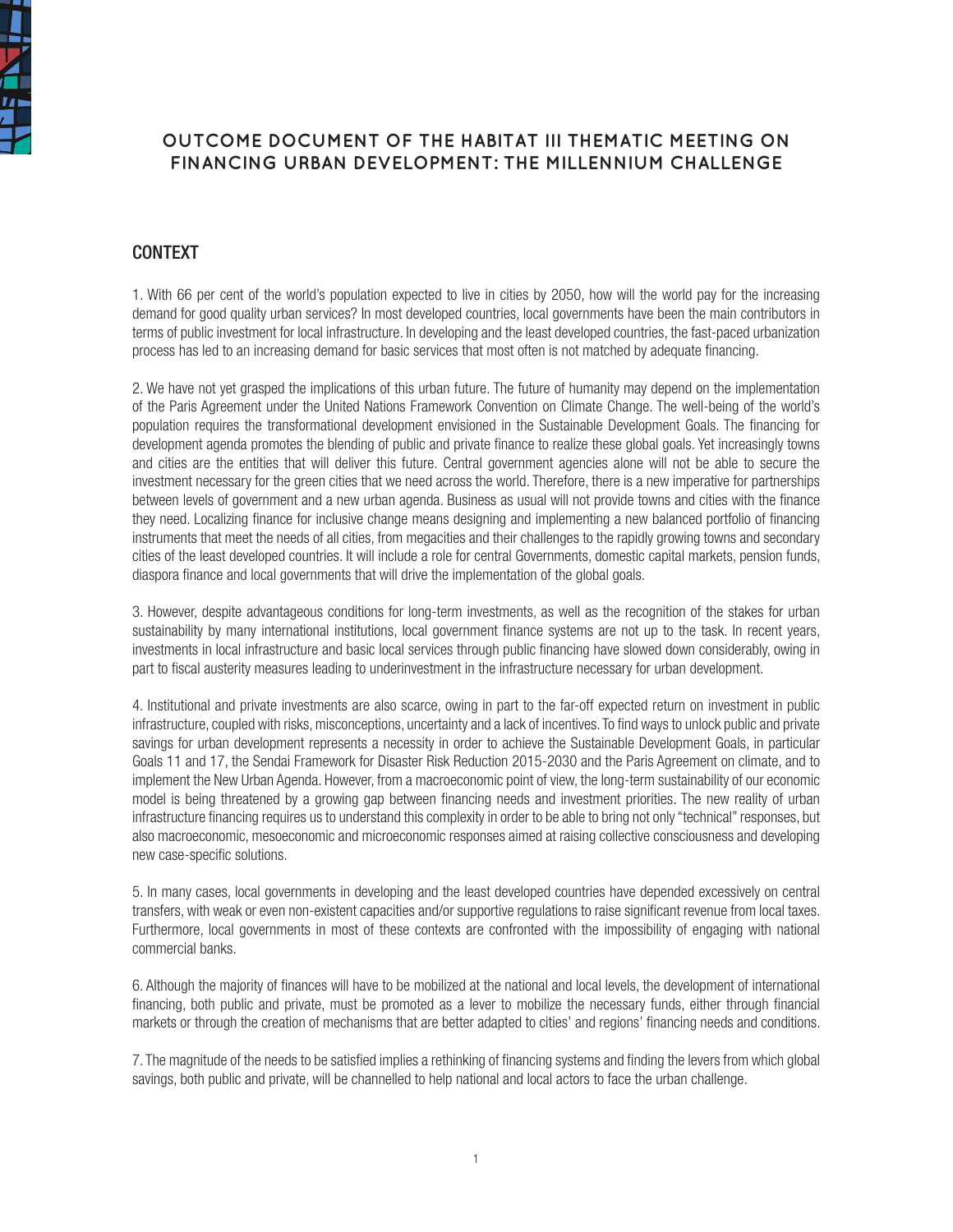

## THE MILLENNIUM CHALLENGE

8. As one of the most important challenges that humanity will face in the years to come, financing sustainable urbanization implies the empowerment of local, metropolitan and regional governments and their private and social sector partners to address the growing needs of the population for urban services and infrastructure of good quality in an equitable and inclusive manner. The New Urban Agenda should enable the appropriate rules and regulations, qualified human resources, strategies and tools in order to plan and act to ensure adequate access to funding at the local, regional, national and international levels. This challenge is framed by the following cross-cutting fundamentals:

(a) Local development should be focused on strengthening the local economy: this is a major concern that should drive financing for development policies in general. Strengthening a development model on the basis of the mobilization of a territory's own resources is the best case for engaging local stakeholders in strong, long-lasting and resilient partnerships. Without a local economy that produces employment, equity, innovation, trade flows and networks of dynamic entrepreneurs, there is no opportunity for maintaining development policies and paying for basic service provision, operation and maintenance in the long run;

(b) Cities, whether small or big, are reliable partners: vulnerable or impoverished cities are defined as such, not because they have no wealth to build on, but because local savings are not invested locally and/or no credit is provided for local development because of a lack of confidence in and track record of successful transactions, as well as a lack of adequate financing mechanisms. Therefore, a strong emphasis on de-risking options to help to raise a credit profile should be fostered. Local governments are as reliable as national Governments;

(c) Innovation is to be supported at the local level: many local and regional governments have successfully implemented alternative solutions to finance local investments, proving that they are key actors in setting up innovative models on the basis of their endogenous human, environmental and economic resources. Many of these innovations have been tested and replicated, and they need to be better recognized by financing experts, advisory firms and international development finance institutions in order to become part of the basket of solutions that are provided when advising on financing urban development;

(d) The right to the city, partnerships and governance: public regulations have often failed to create a framework that protects the general interest from social and spatial exclusion, especially in metropolitan areas. Local governments cannot address the multiple challenges and needs on their own, especially in times of diminished resources. A successful governance scheme entails respect for fundamental human rights, age and gender responsiveness, inclusiveness, participation, convergence, the joint elaboration and implementation of public policies through transparent and democratic institutions and processes, and the participation of all relevant actors in financial decision-making. Such a scheme, in addition to capacity-building programmes and citizenship education on responsibilities and rights, is essential for local stakeholders and civil society, including women and youth, to gain greater ownership and empowerment. The right to the city requires the deliberate redistribution of investments, services and infrastructure in a manner that prioritizes underserved areas. A full set of instruments that can foster the right to land is needed in order to prevent land from being considered merely as a commodity;

(e) A better articulation of macroeconomic, mesoeconomic and microeconomic scales: these dimensions have to be better articulated in financing models in order to match "global-local" realities and impacts. When dealing with solutions for planning financing for formal and informal settlements, there is a greater need for a hybrid and blended basket of financing solutions to be proposed to cope with inequalities and cater for specificities;

(f) The tailor-made and holistic approach of the New Urban Agenda: the New Urban Agenda will need to be understood and applied by taking into account a wide range of realities and contexts, as well as cultures and historical urban landscapes and avoiding a one-size-fits-all approach. It must be implemented through differentiated strategies, depending on the reality and situation of each settlement, with a region-, country- and settlement-specific approach. It should encourage a holistic focus that avoids partial, sectoral or segmented financing policies;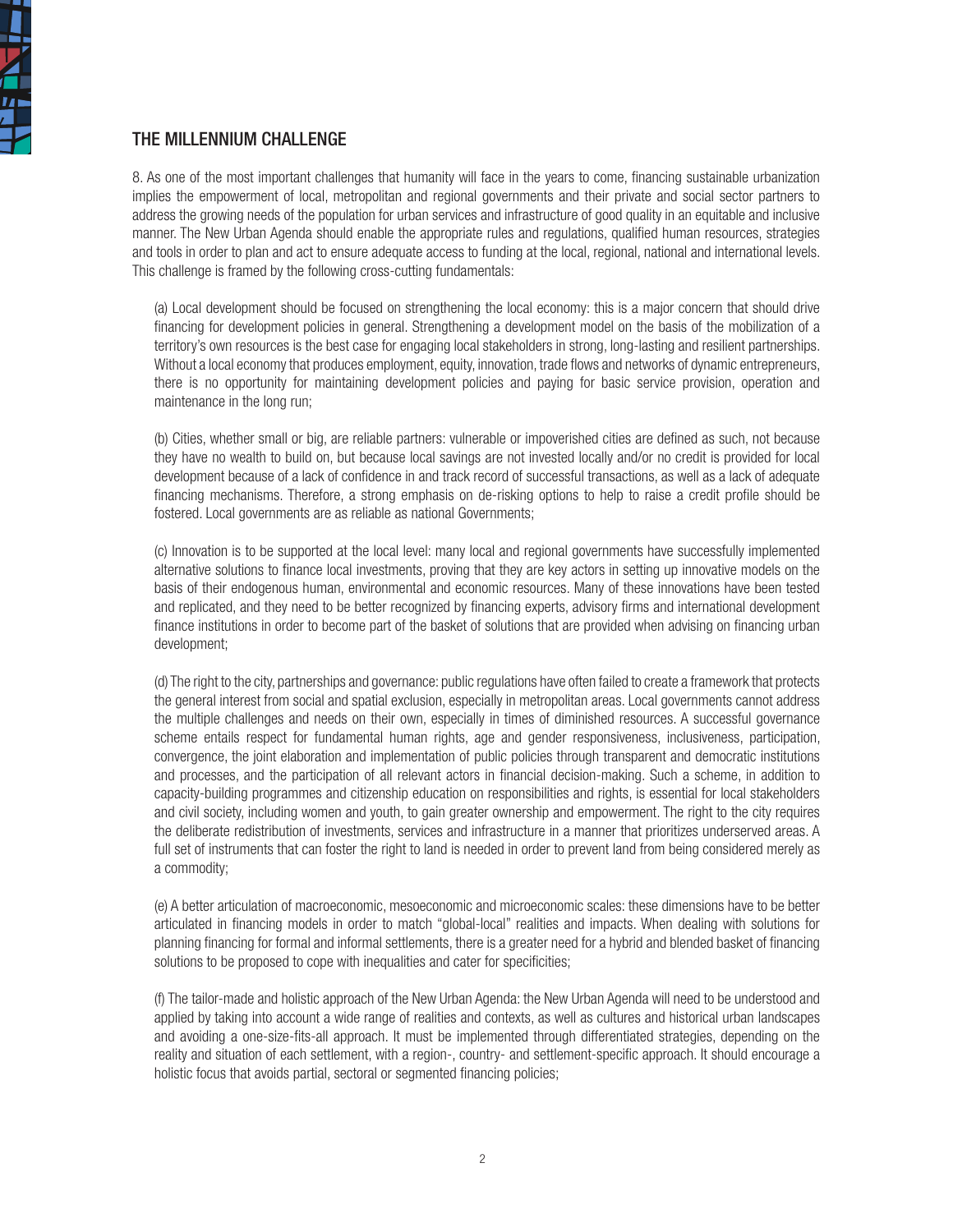

(g) Habitat III should be a focused and action-oriented agenda: it should be grounded in country implementation frameworks that ensure the cohesion needed at the national and subnational levels and complemented, where appropriate, by highimpact development cooperation. More than just technical solutions and sectoral approaches, the New Urban Agenda should deliver a concrete hands-on road map for all types of urban stakeholders. This is the only way to contribute to the achievement of the Sustainable Development Goals, in particular Goal 11. Financing urban development is not only about urban services; the challenge is also to contribute substantially to the eradication of poverty and the reduction of the dramatic inequalities and gaps existing within and between the countries that characterize our world today.

### LOCALIZING FINANCE FOR INCLUSIVE CHANGE

9. We, the participants in this Habitat III thematic meeting, representing a wide range of stakeholders, including national, regional and local governments, organizations of the United Nations system, intergovernmental organizations, civil society, academic and research institutions, businesses and the private sector, social and solidarity enterprises, community-based organizations, philanthropies and women and youth organizations, thank the government of Mexico City and its partners for hosting this event, and propose that the present declaration, in particular the drivers for action set out below, be considered and included as an essential part of the process towards the preparation of a New Urban Agenda to be adopted at the United Nations Conference on Housing and Sustainable Urban Development (Habitat III), to be held in Quito in October 2016.

## 1. Fiscal and financial decentralization

10. The related drivers for action are:

(a) To provide timely, predictable and adequate government financial transfers commensurate with the mandates for service provision of local governments, and to ensure that such transfers can be utilized in financing mechanisms authorized by local governments;

(b) To recognize that "bottom up" national development implies the adequate intergovernmental allocation of resources, subsidiarity and sound subnational fiscal policies that involve the greater ability of local, metropolitan and regional governments to raise their own revenues and access predictable transfers, coupled with transparent equalization mechanisms or funds. A stronger agenda is to be promoted in implementing a clearer cooperation between locally present central government bodies and decentralized governments;

(c) To enable local governments to piggyback on selected national or regional revenues that are productive but that are best administered at a higher level, for example, income-related taxes or value-added tax, carbon taxes and taxes on extraction and pollution;

(d) To recognize the importance of engaging in adequate fiscal reforms that push forward fiscal decentralization to ensure that local governments are able to manage both urban development projects and the necessary funding. This fiscal autonomy will enable the securing of revenue streams for better planning, borrowing and investment;

(e) To encourage a shift in behaviours and in management culture to start a transition from a financial system based mainly on grants and subsidies from the central Government to a system based on a financing mix, including performance-based grants and incentives;

(f) To consider that the structure of national and local taxation is not flexible enough to react to changes in the economic structure (the service economy, the dematerialization of production, relocation and tax optimization by large companies);

(g) While the production of wealth is concentrated in cities, few tax systems allow for cities to be funded on even a portion of the value added produced within them. The current distribution of resources should be modified to decrease inequalities among and within cities and between urban and rural areas, as well as promoting integrated territorial development.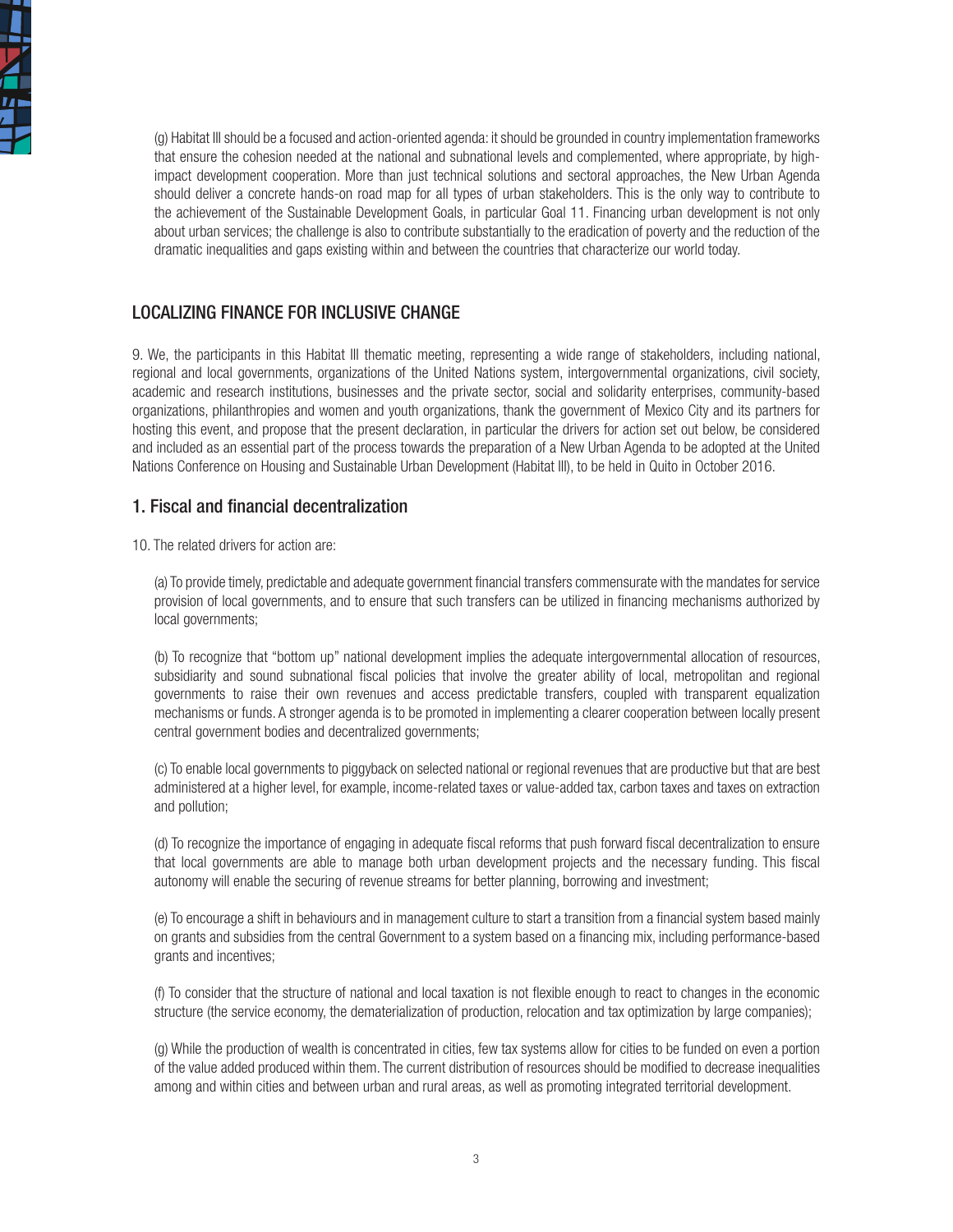

# 2. Endogenous resources and land-based financing

11. The related drivers for action are:

(a) To consider that, with the support of national Governments and partners, local resources can be used to help to finance local development and encourage the emergence of virtuous cycles of investment at the local scale and the creation of local value chains for financing through hybrid funding sources (financial short circuits engaging local savings in local financing);

(b) To enhance capture of the appreciation in land value generated by infrastructure projects (including those for local roads, sewerage and water transportation), with close monitoring of land speculation by landowners, through better planning and balanced incentives and constraints;

(c) To redistribute land value gains and charges, as well as investments, to intentionally promote territorial equity and avoid spatial segregation and the uncontrolled or inequitable gentrification of neighbourhoods, with special attention given to well-located social housing provision and social diversity throughout the city;

(d) To better orient property development and land value capture by developing tools, in coordination with national Governments, that allow for a simplified and more effective tax collection process. An increase in the knowledge and use of legal land-based financing tools and the functioning of the real estate market, especially considering the impact of foreign investors thereon, would be positive for local land management;

(e) To develop a comprehensive public strategy on land management and the use of regulatory mechanisms, including the exercise of citizen and sustainable control of public space, both in terms of land and real estate, to prevent added value from being captured entirely by the private sector, which has not necessarily contributed to its growth, thus avoiding pervasive land speculation;

(f) To improve land management methods and engage in the reforms necessary to create a land and property register (if non-existent), as well as standardizing existing registries to ensure their compatibility, thus improving the effectiveness of taxation by keeping the registers up-to-date and recording land transactions;

(g) To exploit the potential of the national resources of all countries in a manner that ensures that current and future generations benefit from resource earnings, including local development.

### 3. Access to banking, capital markets and innovative financial intermediation

12. The related drivers for action are:

(a) To recognize that access for local governments to sources of credit under suitable conditions continues to present a bottleneck in many countries, especially those in which sovereign guarantees to obtain favourable financing from international organizations are required. International financial organizations could play a strategic role by creating guarantee mechanisms securing initial working capital and equity;

(b) To provide local governments with an adequate range of debt financing options and subsidized loans and other types of credit for self-financing projects, and to promote and facilitate their access to capital markets when they are already able to borrow and finance their investments through dedicated rules and regulations, incentives for investors, technical assistance, credit enhancement procedures and foreign-exchange liquidity and de-risking facilities, as well as partial and first-loss guarantees;

(c) To support local governments that do not have the capacity to access the credit market directly or alone in developing their creditworthiness over time through incentives and technical assistance to fund guarantee mechanisms that leverage the amounts of investments, including by: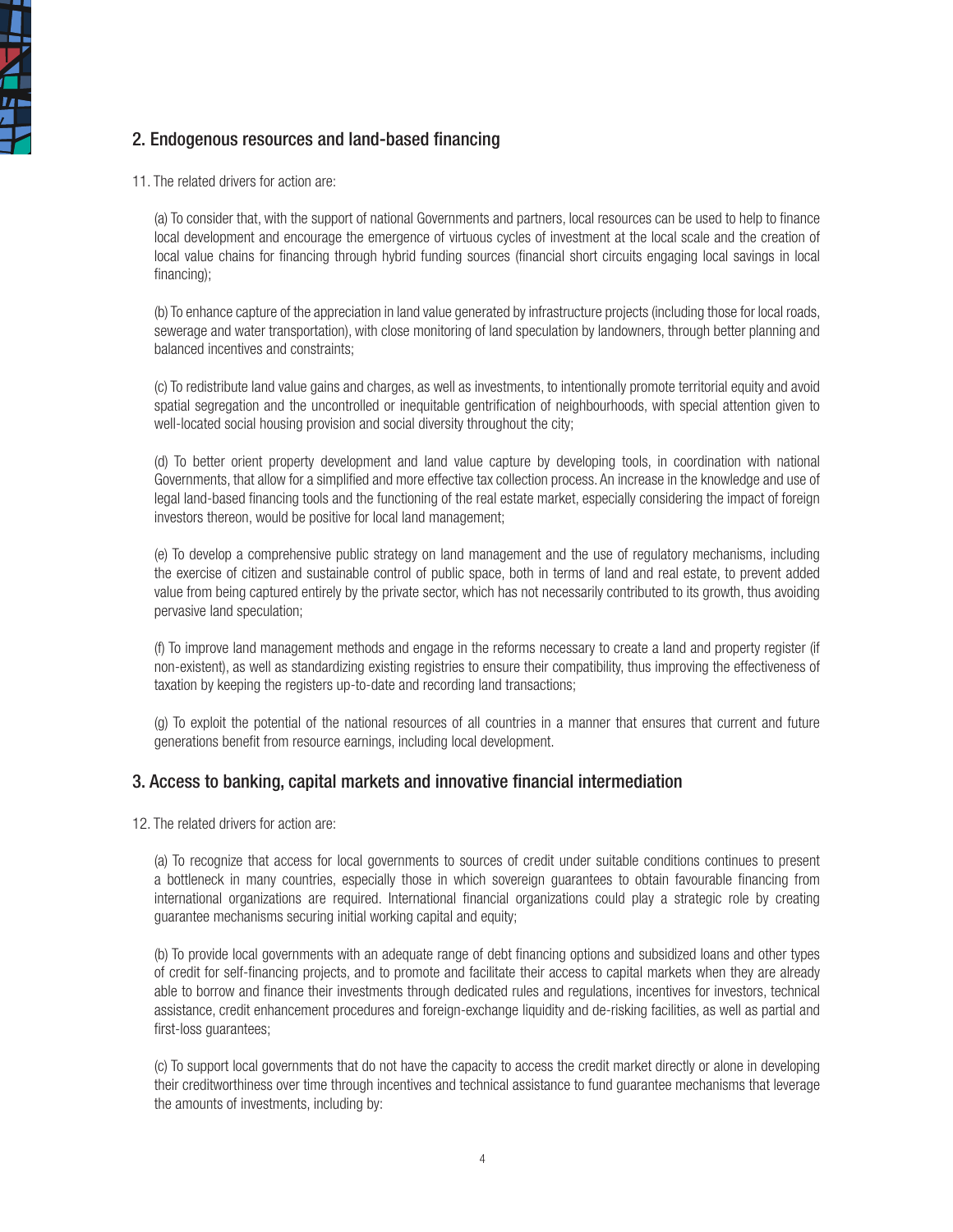

(i) Establishing special credit institutions, such as municipal development banks, and subnational pooled financing mechanisms and appropriate rating agencies;

(ii) Using risk mitigation strategies;

(iii) Implementing financial vehicles that can entice institutional investors, development financing institutions and the public sector to collaborate and jointly finance local infrastructure, including local financing structures.

#### 4. Promoting private sector investments and new alliances

13. The related drivers are:

(a) To establish appropriate financial mechanisms and set up a well-resourced operational fund for facilitating the implementation of the new urban and human settlements agenda, including by strengthening existing financial institutions and implementation arrangements;

(b) To set up an enabling environment to encourage the private sector (including small and medium-sized enterprises, small informal operators and cooperatives) to invest in local infrastructure and work in partnership with national and local governments, including in the development of bankable financing mechanisms and projects and a local public procurement system to prioritize economic development and the creation of quality employment;

(c) To set up local public procurement systems (and national legislation) that prioritize local economic development, the creation of qualified jobs and environmentally friendly practices;

(d) To develop a strong legal framework and strengthen the capacity of local governments to promote, manage and monitor public-private partnerships on the basis of a well-balanced distribution of risks and benefits, and to follow up the annuity plans of the private sector to ensure a constant focus on the efficient use of resources;

(e) To explore ways to lower the cost of remittances and introduce diaspora bonds to attract and channel international private finance towards productive investments in the national and local economy;

(f) To leverage South-South cooperation and innovative aid modalities. In this context, national and local governments will be called upon to harness the potential synergies and complementarities of different actors, whether private or public, traditional donors or emerging development partners, at the global, regional and local levels;

(g) To encourage the private sector to contribute to advancing gender equality and the empowerment of women, as well as through increased investment in female-owned companies or businesses;

(h) To encourage management models for public-private partnerships on the basis of semi-public companies to ensure that local governments are involved in and committed to the administration and management of the public services they provide, including the considerations of the cross-subsidization of public services to ensure a bankable balance between different ranges of service delivery, the funding models of which are affected by socioeconomic and environmental constraints and contexts.

#### 5. Financial empowerment, capacity-building, transparency and accountability

14. The related drivers are:

(a) To ensure that national and local civil servants and administrations are empowered with adequate knowledge and skills to tackle financial issues throughout the entire project design, development and implementation cycle by mainstreaming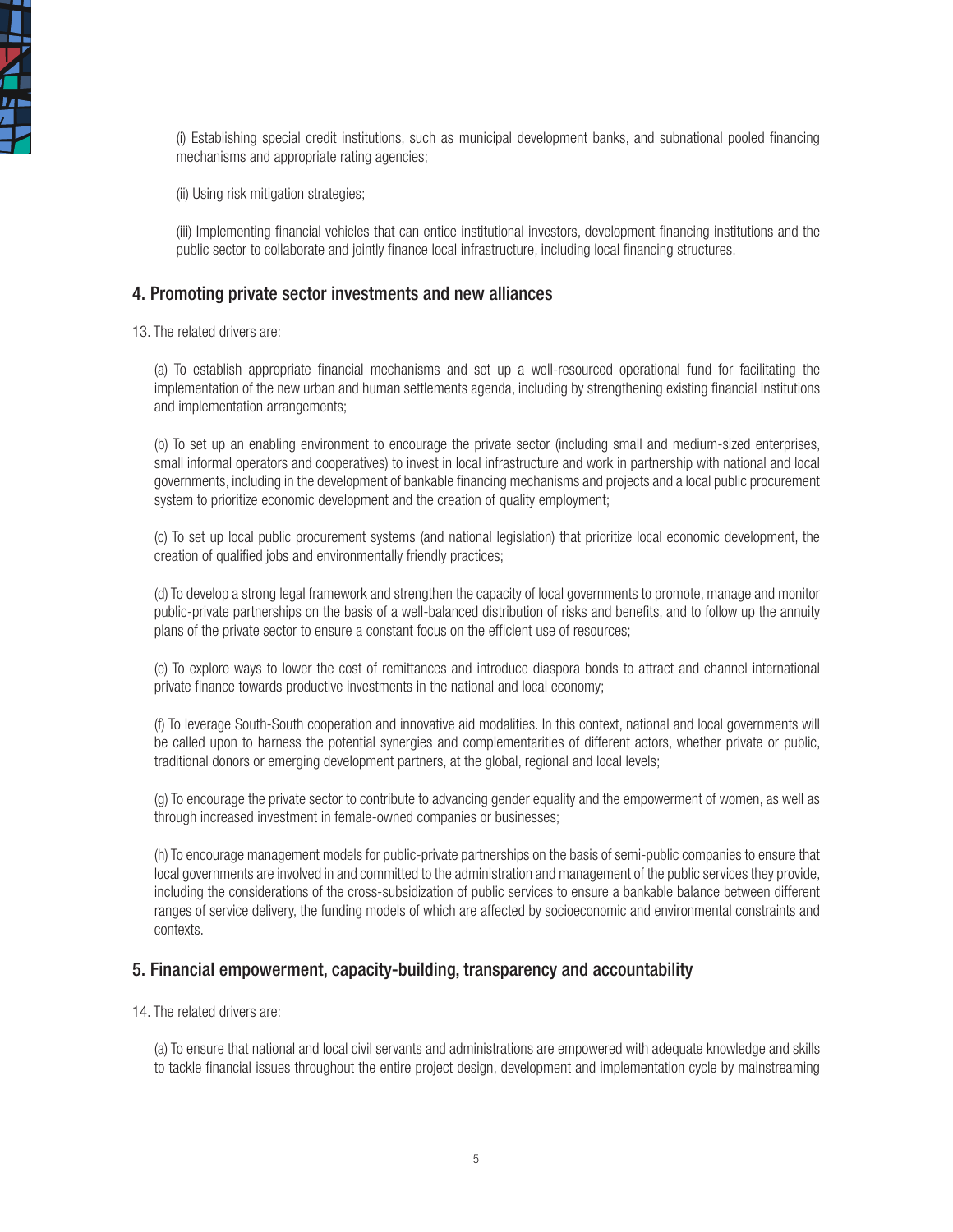

gender throughout the entire process, and to guarantee regular training to local teams on issues relating to strategic planning, project management and financial innovation;

(b) To build investors' trust by encouraging local governments to improve their fiscal performance (credit rating) and governance by supporting the modernization of the local public sector with new information and communications technologies allowing for enhanced transparency, accountability, efficiency and effectiveness in the provision of public and social services and in the use of financial resources, reinforcing the fight against corruption and tax evasion;

(c) To recognize that, for resources to be used efficiently, better management of a city's assets and the effective delivery of public services are required ("do more with less"), including by developing a project portfolio in the medium and long term to promote private sector investment in a transparent and planned manner;

(d) To recognize that, even though the systems of logic used in private and public finance may share common references, they retain core specificities, especially considering that public finance must include social objectives, equity, justice and the redistribution of wealth and promotion of the commons; for the latter, this implies differentiated financial balances and models that cannot be left to the rules of the free market and private accounting. In particular, new indicators of wealth should be promoted, in addition to measurements of gross domestic product, and external factors (especially social and environmental factors) integrated when defining local public budgets and calculating prices.

#### 6. Metropolitan finance and intra- and inter-municipal coordination

15. The related drivers are:

(a) That to achieve expenditure efficiency, it is critical that local governments find ways to coordinate municipal finance planning with spatial and economic development planning;

(b) To recognize the specific weight of subnational — especially metropolitan — economies characterized by "urban complexity", referring to the intertwining institutional network that goes beyond a traditional municipal focus, where different, multi-level administrative structures overlap in the same territory;

(c) To distinguish metropolitan areas as functional areas, as they do not coincide with the administrative structure, boundaries and sectoral vision of traditional politics. This can promote the harmonious development and prosperity of the various territories and regions, balancing urban and rural areas, centres and peripheries, as a means to reduce inequities and provide more development opportunities to the populations most in need;

(d) To consider that financing for metropolitan areas requires specific responses and institutions granted with professional skilled technical teams in such areas as debt management, planning agencies or metropolitan development funds;

(e) To promote and develop at the national level a legal and institutional framework that enables inter-municipal cooperation and the support of local financing structures, and to encourage inter-municipal cooperation when setting up, running and investing in public services, for example, those relating to water and waste management and treatment, public transportation and energy production and distribution, where applicable, and ensure that they are accessible to all on an equal basis;

(f) To allow for the implementation of pooled financing mechanisms that enable local governments to access the capital markets jointly. This can help to include peripheral, intermediate or secondary cities and avoid leaving them behind the mainstream of development.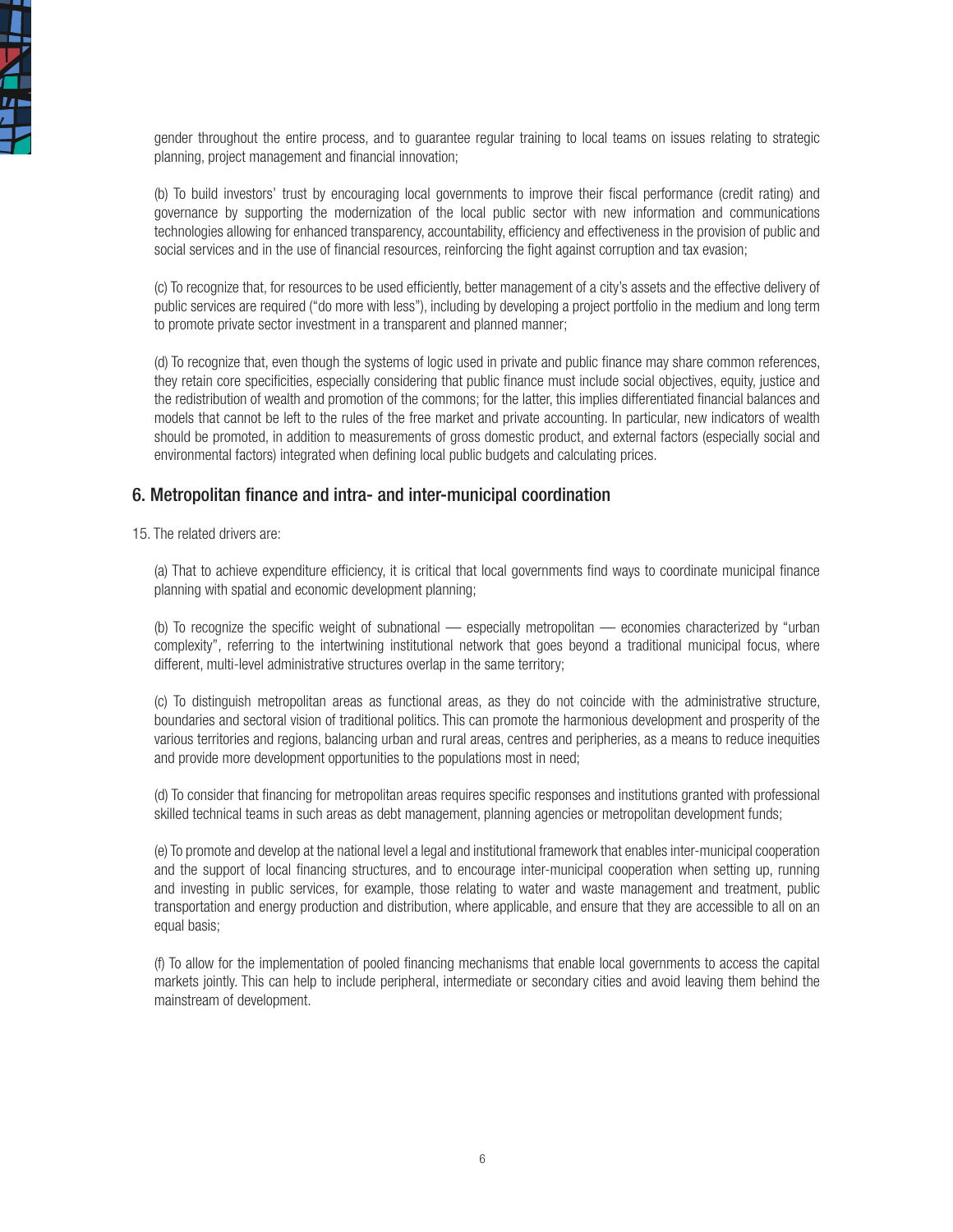

# 7. Social and solidarity economy and finance

16. The related drivers are:

(a) To consider that the social and solidarity economy and related finance constitute a source of resilience to the recurrent crises, are capable of catalysing the redistribution of wealth and financial innovation and are conducive to partnerships that will bring about transformational changes in urban development patterns. This may include the adoption of affirmative procurement rules that redress the historical social and economic exclusion of disadvantaged groups;

(b) To underline that, by organizing economically in cooperatives and politically in associations that can engage in policy dialogue and advocacy, as well as pushing for social inclusion, social economy organizations and enterprises can help to address market failures;

(c) To advocate for the creation of enabling environments (especially in terms of regulations and knowledge-sharing) through further research, promotion, systematization and scaling-up of strategies and mechanisms, such as cooperative and community development banks, solidarity savings, local savings-based retail bonds, energy production by citizens' cooperatives, local, complementary and thematic currencies, social stock exchanges, crowdfunding, participatory planning and budgeting, territorial "poles" for economic cooperation, impact investment, financial and economic short circuits, community-supported agriculture and community land trusts, among other things. Moreover, public or mixed funding enterprises can be useful tools for local governments to manage public services, enabling them to retain control and decision-making authority over those services and manage them efficiently with private tools.

### 8. Informal economy and new patterns of consumption and production

17. The related drivers are:

(a) To foster strong policies and institutions for local economic development and cultural initiatives towards more inclusive, innovative and creative cities;

(b) To engage in the quest to transform current patterns of production and consumption that have proved unsustainable for society and the environment, and to promote a culture of efficient and smart consumption that allows for savings and rational spending in public service provision, as well as avoiding land consumption based on speculative practices;

(c) To recognize informal economic activities, which characterize urban development in most cities in developing countries, as a legitimate and historical means of urban production and social development, and to treat them as such in urban planning. However, in order to enhance its potential, it is important to encourage the formalization and growth of the informal sector, including small and medium-sized enterprises, as well as promoting "sharing economy" approaches;

(d) To address the negative consequences of the traditional frameworks of action of economics and finance that result in and are exacerbated by crises and raise the awareness of public and private stakeholders, as well as inhabitants, about the importance of "rethinking and redesigning" those frameworks as more sustainable, equitable and supportive systems. These strategies and mechanisms for the relocation of the economy and finance will enable better control and management of resources and the revaluation of local wealth.

#### 9. Climate and resilience finance

18. The related drivers are:

(a) To consider the city-wide economic impact of the transition to a low-carbon economy and its financing. Investments will create new markets, address the long-term opportunities and risks relating to climate change and promote wider socioeconomic benefits, minimizing social and environmental harm;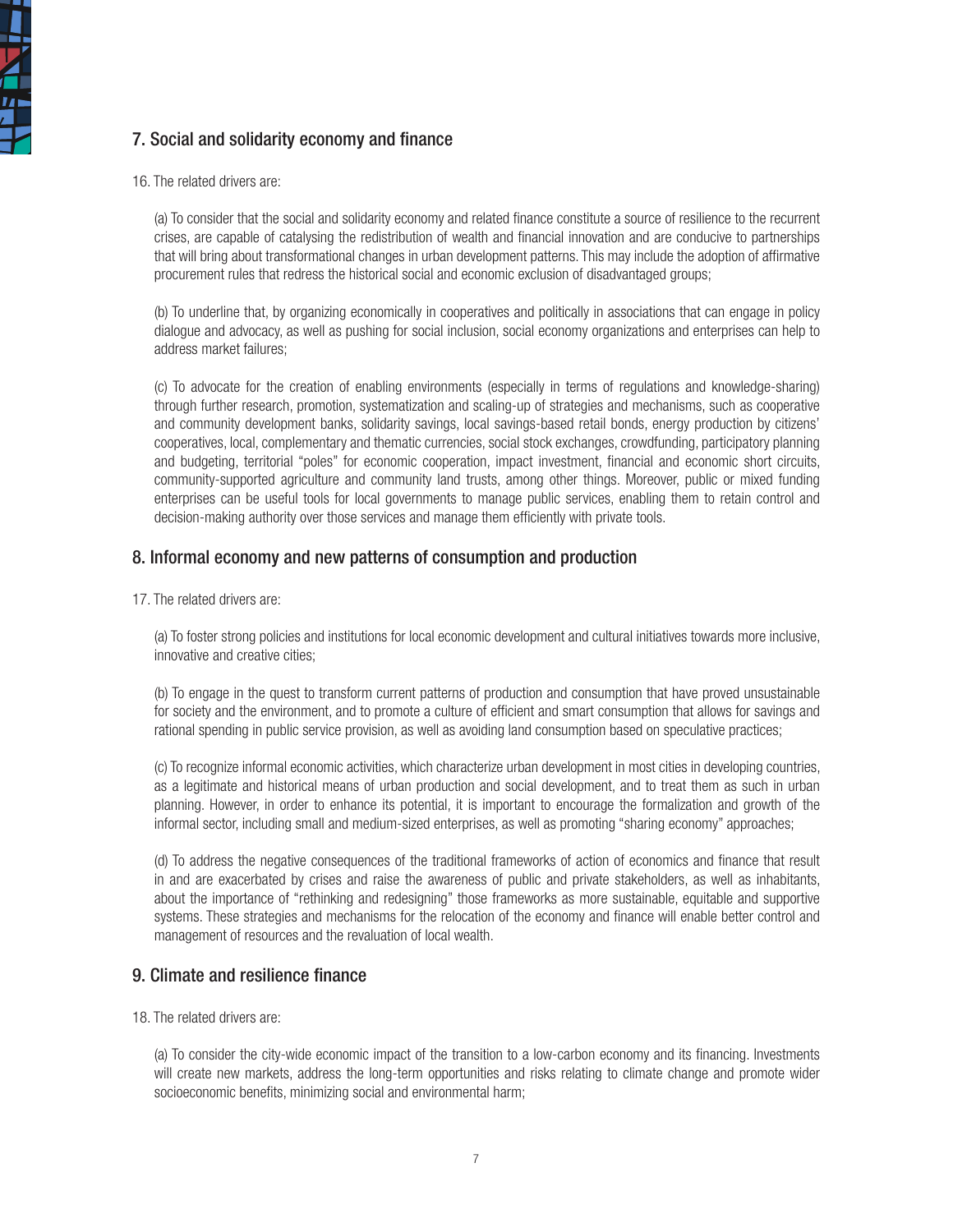

(b) To recognize the Cities Climate Finance Leadership Alliance as a major step forward in better connecting demand and supply in resilient and low-carbon local infrastructure financing:

(c) To ensure that local governments have access to global, regional and national climate finance mechanisms, either directly or through domestic financing institutions;

(d) To call for the scaling up of investments in sustainable, low-carbon and climate-resilient development at subnational levels by strengthening innovation laboratories on subnational infrastructure financing models and multiplying project preparation facilities to support the emergence of project pipelines to attract and secure institutional and private investments;

(e) To allow for the implementation of ecological tax reform, the creation of green taxes, local carbon markets and innovations to explore renewed sources of financing for sustainable and resilient development, including specific financing schemes for adaptation measures that do not always benefit from revenue streams such as those aimed at mitigation.

#### 10. Social production of habitat and the right to adequate housing for all

19. The related drivers are:

(a) To recognize that an inclusive city is not only one that provides universal access to basic services, but that guarantees dignified, fully-serviced housing to vulnerable populations. Adequate housing also means convenient location, adequate links to employment and schooling options and access to other urban facilities;

(b) To consider that urgent measures need be taken to facilitate access to housing for all, specifically for the most vulnerable, through national housing finance policies aimed at regulating relevant markets, including land, rental and mortgage markets. Existing housing stock should also be considered as having potential;

(c) To recognize that a very important part of urban growth has been developed and financed by the communities themselves through a process known as the "social production of habitat and housing". Such processes need to be reinforced, organized and professionalized in order for them to be attractive for private and public funding;

(d) To consider that urban development is not only about governments financing urban infrastructure; a large part of the funds can be channelled and administered by local populations, including the formal and informal land market, through cooperatives and specialized organizations in the social production of habitat with clear rules and in the context of transparency and accountability.

#### 11. Local and regional governments as global actors

20. The related drivers are:

(a) To enable and promote at the country level a legal and institutional framework that enables international relations for cities and local governments in areas that are within their legal competence;

(b) To recognize and support city-to-city cooperation and networks of local governments as a means to strengthen capacities and facilitate exchanges of knowledge and good practices on urban financial management;

(c) To better articulate official development assistance and cooperation initiatives at the national, regional and international levels for a better allocation of scarce resources to issues relating to financial engineering transfer, especially in lowincome countries, leveraging their potential to reduce risks and promote public and private investments in local economies;

(d) To strengthen cooperation among multilateral agencies, national Governments and local actors in the construction of the New Urban Agenda, working together for the implementation of the Sustainable Development Goals, as well as the Paris Agreement and the Addis Ababa Action Agenda, in particular paragraph 34 thereof;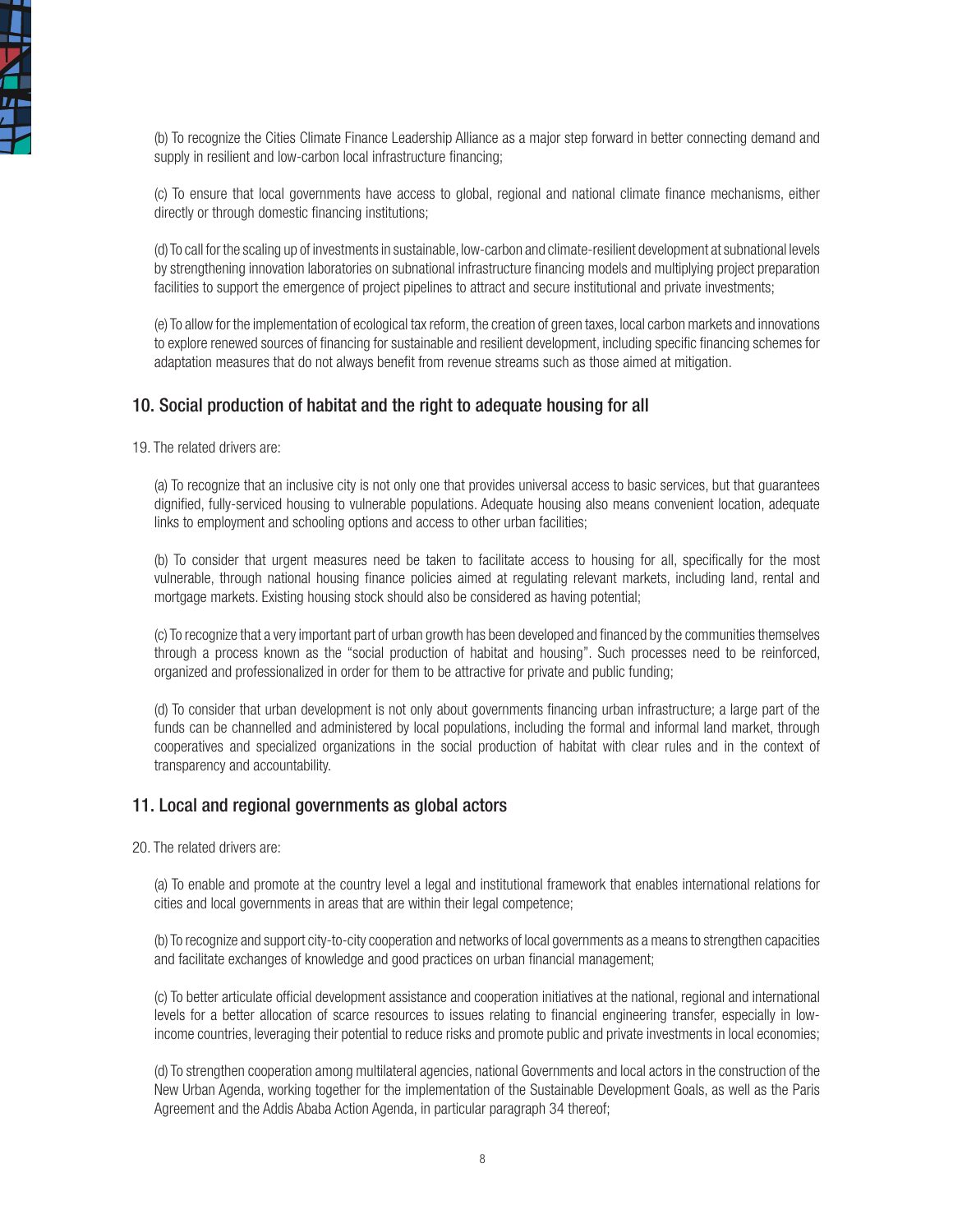

(e) To create a global observatory on local finance to raise awareness about the investment capacity and the great diversity of local governments, which may necessitate asymmetric approaches and maintain partner mobilization for progress on fiscal decentralization. Such an observatory would organize global thinking on local finance and could also boost national dialogues on the necessary reforms and synergies between central and subnational authorities;

(f) To recognize that financing the New Urban Agenda will require local governments to take a seat at the global table and have a different type of partnership with the United Nations and the international community, not only sharing information but participating actively in strategy and decision-making.